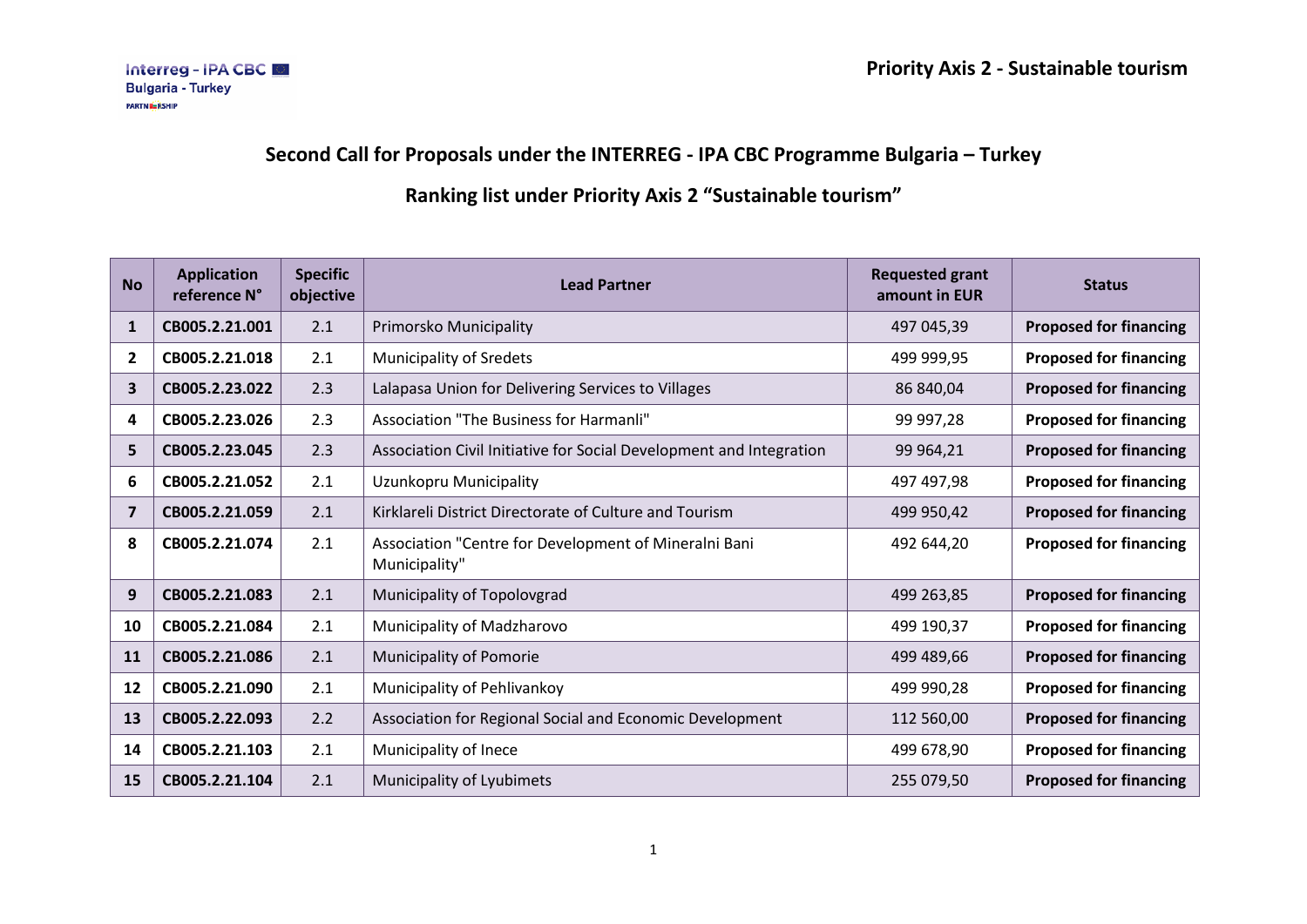| 16 | CB005.2.21.123 | 2.1 | Municipality of Harmanli                                                  | 499 929,46 | <b>Proposed for financing</b> |
|----|----------------|-----|---------------------------------------------------------------------------|------------|-------------------------------|
| 17 | CB005.2.23.003 | 2.3 | Club of the Handicapped with Physical Disabilities- Haskovo               | 99 854,85  | <b>Reserve</b>                |
| 18 | CB005.2.23.004 | 2.3 | Municipal institute of Culture "Museum Center"                            | 99 220,63  | <b>Reserve</b>                |
| 19 | CB005.2.21.006 | 2.1 | Mineralni Bani Municipality                                               | 430 874,81 | <b>Reserve</b>                |
| 20 | CB005.2.23.007 | 2.3 | Jewish-Bulgarian Cooperation Center "Alef"                                | 98 803,01  | <b>Reserve</b>                |
| 21 | CB005.2.22.010 | 2.2 | <b>Burgas Chamber of Commerce and Industry</b>                            | 100 328,49 | <b>Reserve</b>                |
| 22 | CB005.2.23.013 | 2.3 | Regional Museum of History-Haskovo                                        | 99 943,06  | <b>Reserve</b>                |
| 23 | CB005.2.23.014 | 2.3 | Association with Non-profit Aim "Horizonti"                               | 50 487,38  | <b>Reserve</b>                |
| 24 | CB005.2.23.030 | 2.3 | Association Civil Society for Development of Local Government -<br>Yambol | 97 828,43  | <b>Reserve</b>                |
| 25 | CB005.2.23.036 | 2.3 | Association for Promotion of Lifelong Learning                            | 70 215,22  | <b>Reserve</b>                |
| 26 | CB005.2.23.038 | 2.3 | Edirne Youth and Education Association                                    | 99 821,59  | <b>Reserve</b>                |
| 27 | CB005.2.22.044 | 2.2 | Edirne Young Businessmen Association                                      | 119 787,96 | <b>Reserve</b>                |
| 28 | CB005.2.21.046 | 2.1 | Kameno Municipality                                                       | 459 460,68 | <b>Reserve</b>                |
| 29 | CB005.2.23.051 | 2.3 | Thracian Association "Yani Popov"                                         | 87 399,12  | <b>Reserve</b>                |
| 30 | CB005.2.23.053 | 2.3 | National Association "Bulgarian Black Sea"                                | 84 319,96  | <b>Reserve</b>                |
| 31 | CB005.2.23.056 | 2.3 | District Governorship of Suloglu                                          | 98 653,86  | <b>Reserve</b>                |
| 32 | CB005.2.22.058 | 2.2 | "Kladara" Foundation                                                      | 99 249,39  | <b>Reserve</b>                |
| 33 | CB005.2.21.063 | 2.1 | Keshan Chamber of Commerce and Industry                                   | 499 979,11 | <b>Reserve</b>                |
| 34 | CB005.2.23.064 | 2.3 | Valshebstvo Kindergarten, Bourgas                                         | 99 982,28  | <b>Reserve</b>                |
| 35 | CB005.2.23.070 | 2.3 | <b>Association Envisimo World</b>                                         | 99 196,54  | <b>Reserve</b>                |
| 36 | CB005.2.21.071 | 2.1 | Kaynarca Municipality                                                     | 265 800,45 | Reserve                       |